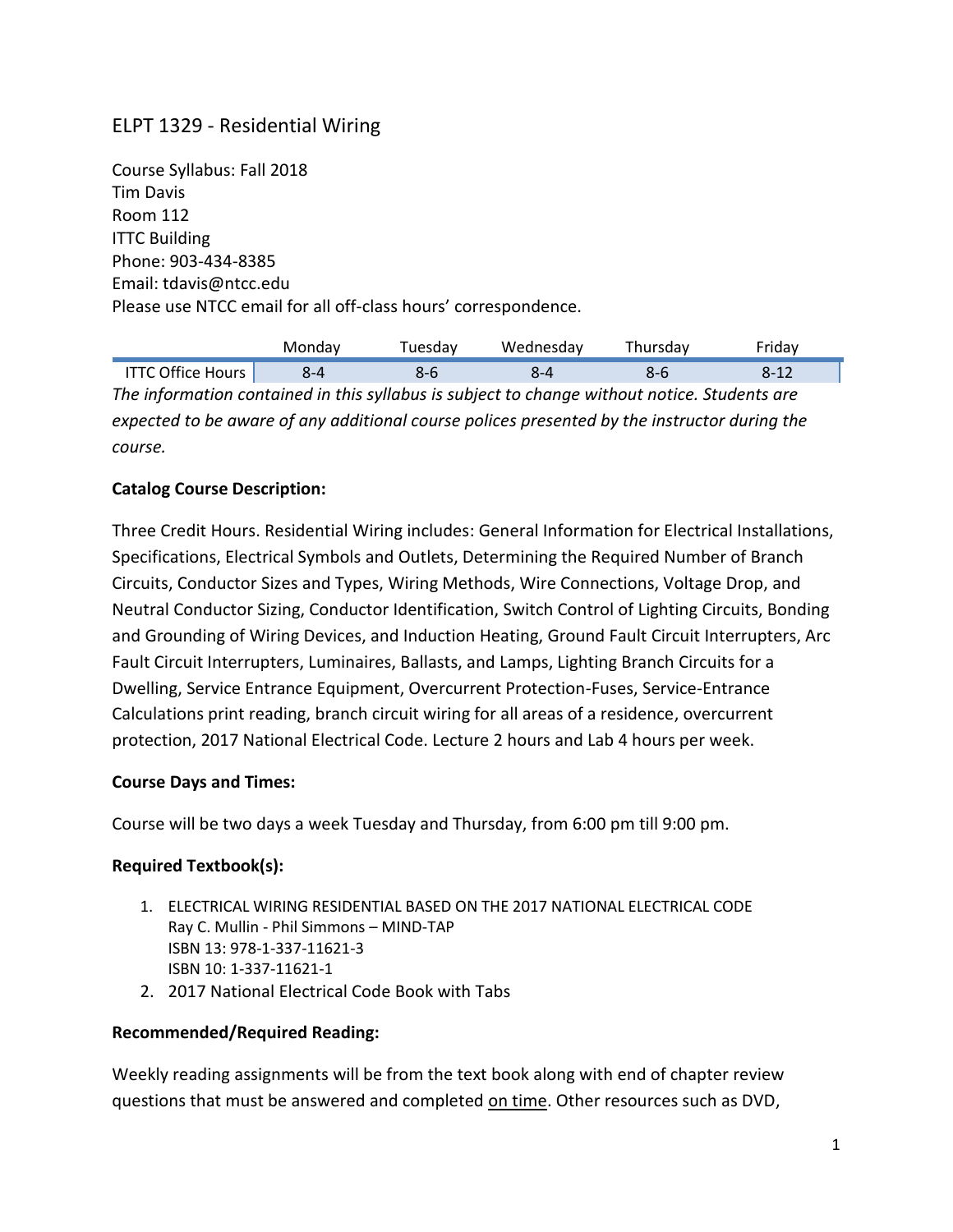speakers and 2017 National Electrical Code will be used. In class notes must be taken during instructor lecture. Late work or make up test will only be accepted with prior approval.

## **Instructor Resources:**

Your instructor can be a great resource. Your instructor is here to assist you in learning the material and helping you earn the grade you want in the course. This is a commitment by your instructor. Please utilize this resource by contacting him with any matter you feel he can assist you with, both within this class or your college success in general. It is your responsibility to learn the material, but this can be best accomplished by initiating contact with the instructor on topics you need clarification or further assistance.

# **Student Learning Outcomes:**

- 1. Students will demonstrate an understanding of the **Safety** rules and regulations regarding electrical troubleshooting, new installation, and working with electricity. *All NTCC safety, class, NEC, and other electrical rules and regulations will be enforced, and students will be required to abide by them. Regular Safety Meetings will be held.*
- 2. Students will demonstrate an understanding of the National Electric Code and how it governs and must be applied in the field when wiring residential dwellings.
- 3. Students will demonstrate, in the lab, their ability to wire different utilization devices, switches, duplex receptacles, luminaires, and more.
- 4. Students will demonstrate an understanding of wiring a residential dwelling in each aspect of the building including kitchen, living room, bath, bed room, garage, and out buildings. Both 120 and 220 volts AC will apply.
- 5. Students will demonstrate an understanding of electrical symbols and print reading.

| Date          |         | Topic(s)                                                        |
|---------------|---------|-----------------------------------------------------------------|
| 8/28          |         | Class expectations, review syllabus, tour lab, TDLR paperwork.  |
|               |         | Safety is most important                                        |
| 8/30          |         | Electrical safety video. Safety discussion. Safety Test.        |
| $9/4 - 9/6$   | Chapter | General Information Electrical Installations. Chapter review    |
|               |         | questions due. Lab - Hand tools, Electrical Materials.          |
| $9/11 - 9/18$ | Chapter | Specifications, Electrical Symbols, and Outlets. Chapter review |
|               |         | questions due. Lab - Hand tools, Electrical Materials.          |
| $9/20 - 9/27$ | Chapter | Determining the Required Number of Branch Circuits, Lighting    |
|               | 3       | Outlets, and Receptacle Outlets. Chapter review questions due.  |
|               |         | Lab-Hand tools, Electrical Materials.                           |
|               |         | Test covering Chapters 1 - 3.                                   |
|               |         |                                                                 |

# **Class Lectures, Labs, and Discussions**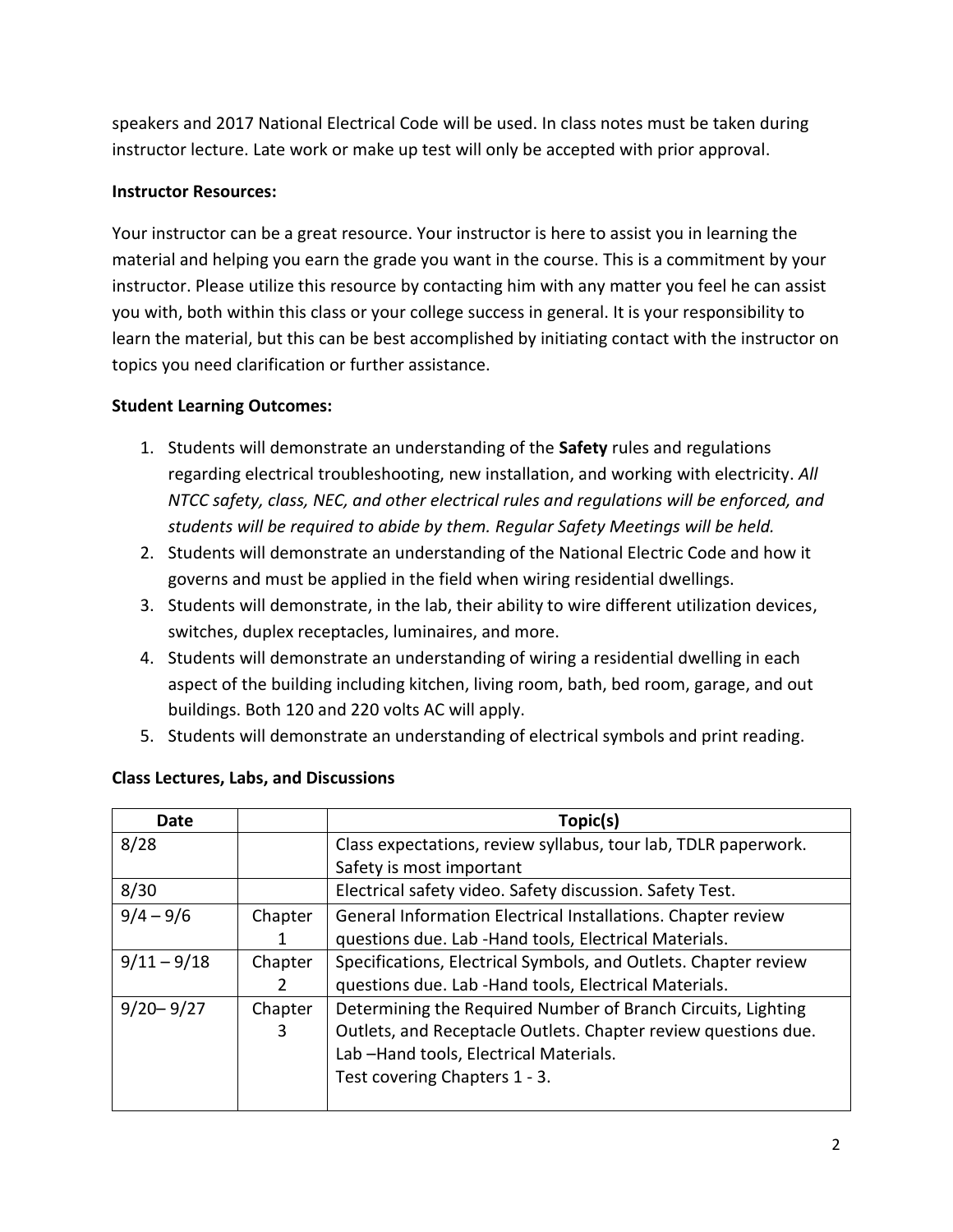| $10/2 - 10/11$  | Chapter | Conductor Sizes and Types, Wiring Methods, Wire Connections,       |
|-----------------|---------|--------------------------------------------------------------------|
|                 | 4       | Voltage Drop, and Neutral Conductor Sizing for Services. Chapter   |
|                 |         | review questions due. - Lab                                        |
| $10/16 - 10/23$ | Chapter | Conductor Identification, Switch Control of Lighting Circuits,     |
|                 | 5       | Bonding/Grounding of Wiring Devices, and Induction heating.        |
|                 |         | Chapter review questions due.- Lab                                 |
| $10/25 - 10/30$ | Chapter | Ground-Fault Circuit Interrupters, Arc-Fault Circuit Interrupters, |
|                 | 6       | Surge Protection Devices, Immersion Detection Circuit              |
|                 |         | Interrupters, and Appliance Leakage Current Interrupters. Chapter  |
|                 |         | review questions due. - Lab                                        |
| 11/1            | Test    | Test covering Chapters $4 - 6$ . - Lab                             |
| $11/6 - 11/8$   | LAB     | Lab - Wiring Assessment.                                           |
| $11/13 - 11/15$ | Chapter | Chapter 7 - Luminaires, Ballast, and Lamps. Chapter 8 - Lighting   |
|                 | $7 - 8$ | Branch Circuit for the Front Bedroom.                              |
| $11/20 - 11/22$ | Mind-   | Students to go into Mind-Tap and wire simulations.                 |
|                 | Tap     |                                                                    |
| $11/27 - 11/29$ | Chapter | Dryer Outlet, Lighting, and Receptacle                             |
|                 | 15      |                                                                    |
| $12/4 - 12/6$   |         | Lab Circuit Wiring - Final Review                                  |
| 12/6            |         | Last class day - Final Review                                      |
| 12/11           |         | Final Examination - Written and Lab                                |
|                 |         |                                                                    |
|                 |         |                                                                    |
|                 |         |                                                                    |
|                 |         |                                                                    |

#### **Note**:

Labor Day – Monday, September 3 Deadline for Fall Graduation Application Thursday, October 18 Thanksgiving Break – Wednesday – Friday November 21 – 23 Final Day to Withdraw with a Grade of "W" (16 weeks) Tuesday, November 20 Fall Graduation 7:00 PM, Friday, December 14

#### **Tools:**

All tools in the Lab are supplied by NTCC. No additional tool purchase is required. Students are required to respect school tools and replace them in designated area, clean and in proper working order. Students are not allowed to remove tools from the Lab area. Tools are not to be loaned out to student.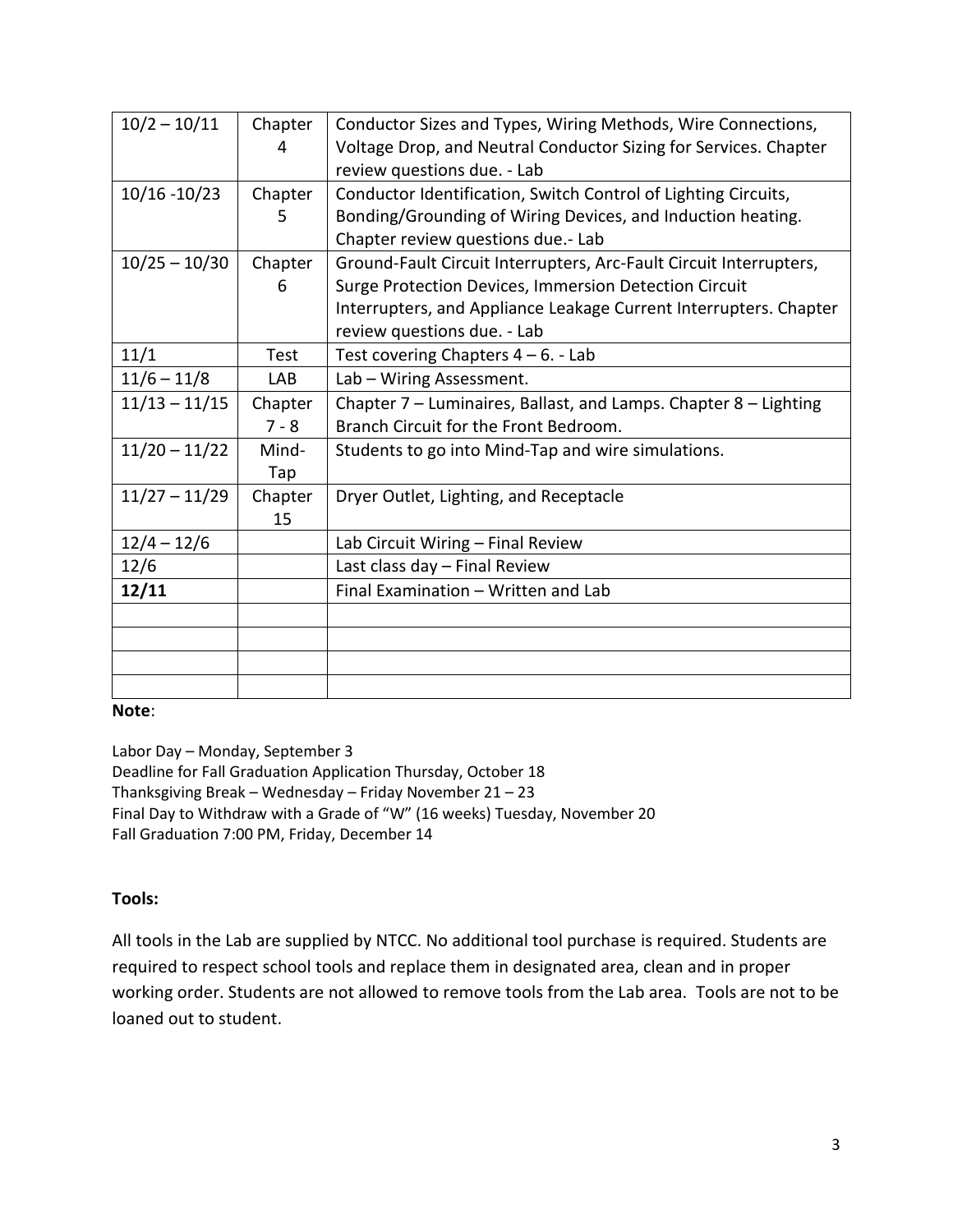## **General Classroom and Lab Polices:**

The Electrical Occupations Program, like most other vocational programs, has policies that must be followed. These policies will give you the student a better opportunity to learn and create a safe environment for all to work in.

- 1. Students are not permitted to use instructor's tools at any time.
- 2. Students are not permitted talk/text on cell phone during class/lab time.
- 3. Students are not permitted to enter any instructor's office unless accompanied by an Electrical Occupations Faculty member. No Exception!
- 4. All phones must be silent or turned off during class and lab. No ear buds are allowed.
- 5. No eating, drinking, or tobacco use in class or lab. During breaks only in designated area.
- 6. No open toed shoes (sandals or flip flops) in shop area. Extremely long hair must be kept up. No jewelry should be worn while working in the lab.
- 7. Students will be required to wear safety glasses, at all times, while in Shop/Lab area.
- 8. Student must pass all safety tests before working in the lab.
- 9. Student will NOT work on or energize electrical circuits.
- 10. Student can be removed if he or she violates the safety rules.

## **Class Attendance:**

Regular and punctual attendance at all scheduled classes is expected. Attendance is necessary for successful completion of course work. Each class will build upon the other. Knowledge in the electrical field is a process, material covered in each class will help the student to build their knowledge base and help them understand future electrical material. Part of your grade will be on attendance and punctuality. **More than three absences are considered excessive**. It is up to the student to initiate a drop in the Office of Admissions and Records.

## **Class/Homework:**

All homework and in-class/lab assignments must be turned in on due date. Late work must be arranged with the instructor prior to due date.

## **Evaluation and Grading:**

Grades you will receive for this class will be based upon these areas:

- 1. Written assignments and tests: Graded on Content, Legibility, & Organization.
- 2. A minimum of 3 test covering Class Notes, Text Material, Assigned Reading & DVD. All tests are equally weighted.
- 3. Lab: (Hands On) Quality of Work Attitude toward co-workers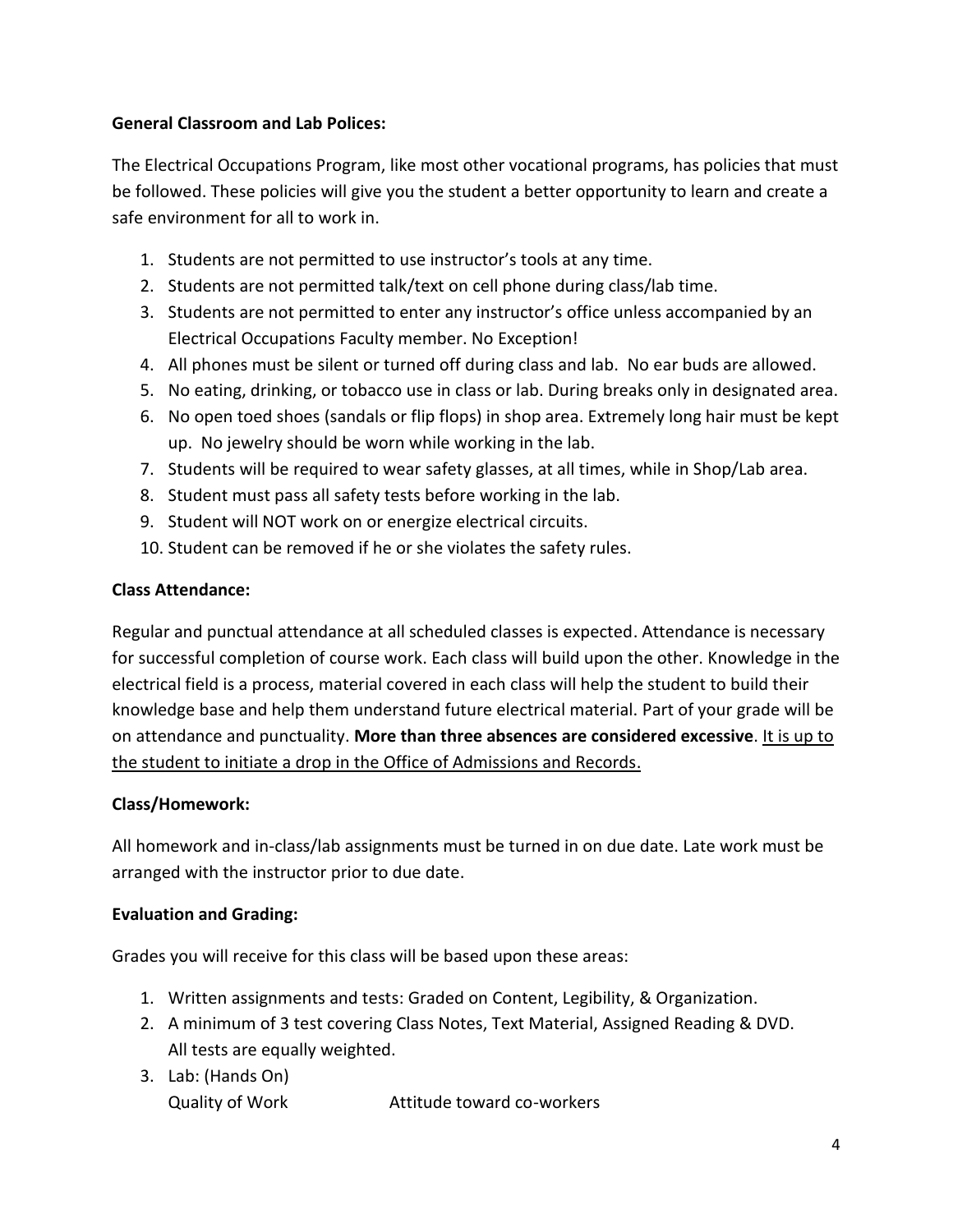| Care of tools                                          | <b>Following Instructions</b> |
|--------------------------------------------------------|-------------------------------|
| Use of Materials                                       | Responsibility                |
| Use of Time                                            | Safety                        |
| Attitude toward Supervision Attendance and Punctuality |                               |

4. Instructor discretion: This is based on your mechanical abilities, problem solving abilities in relationship to diagnostics and overall class participation.

The letter grade is based on the following grading scale:

89.5% - 100% = A 79.5% - 89.4% = B  $69.5\% - 79.4\% = C$  $59.5% - 69.4% = D$  $0 - 59.4% = F$ 

## **Exams/Test:**

There will be three or more written test during the duration of the course, including the final. There will be five or more lab/shop tests where students will demonstrate different wiring methods.

## **Academic Ethics/Dishonesty**

The college and your instructor expect all students to engage in academic pursuits in a manner that is beyond reproach. Students are expected to maintain complete honesty and integrity in their academic pursuits. Academic dishonesty such as cheating, plagiarism, and collusion is unacceptable and may result in disciplinary action.

Students are expected to complete all course work in an honest manner, using their intellects and resources designated as allowable by the course instructor. Students are responsible for addressing questions about allowable resources with the course instructor. **NTCC upholds the highest standard of academic integrity. This course will follow the NTCC Academic Honesty policy stated in the Student Handbook.**

## **ADA Statement:**

It is the policy of NTCC to provide reasonable accommodations for qualified individuals who are students with disabilities. This College will adhere to all applicable federal, state, and local laws,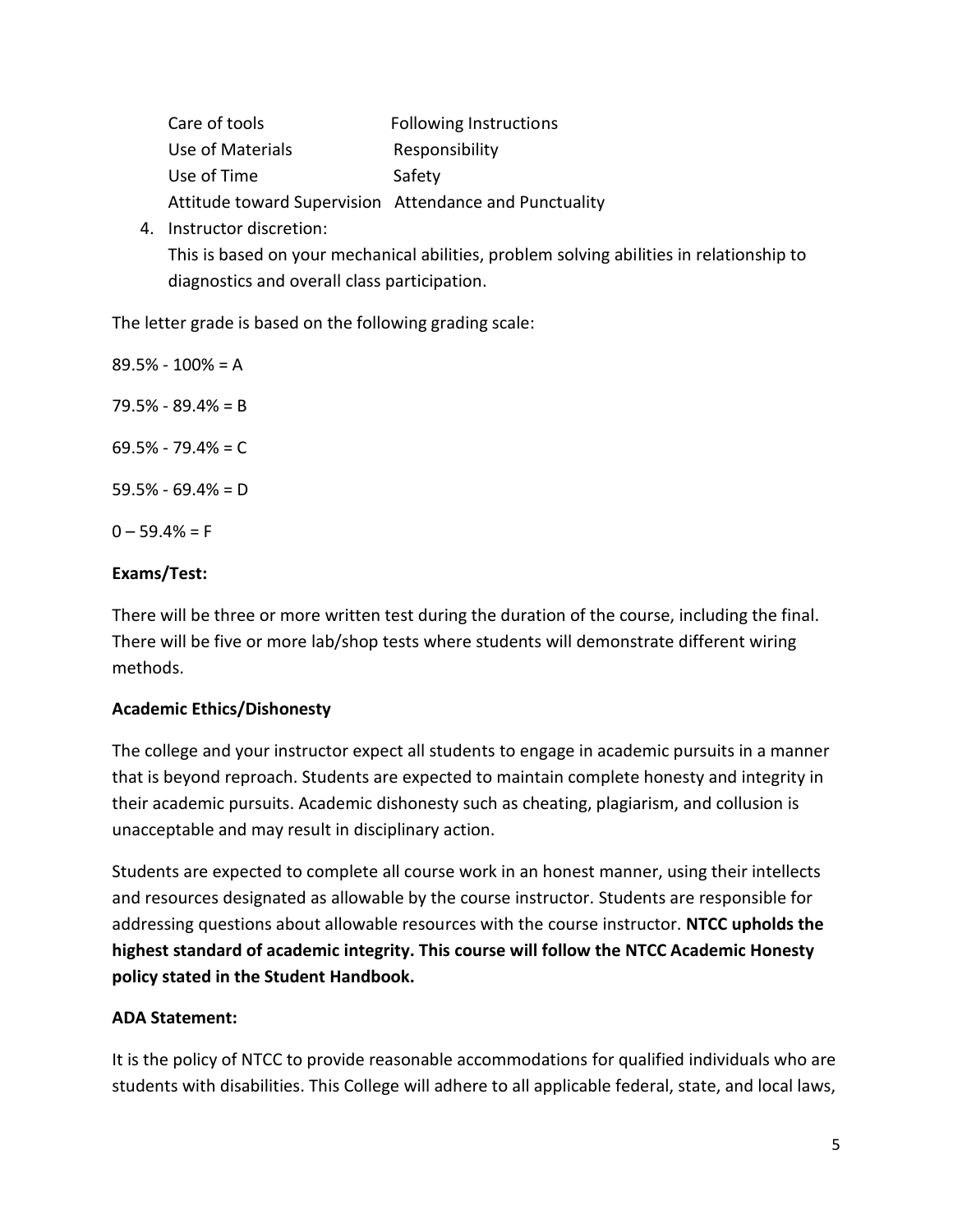regulations, and guidelines with respect to providing reasonable accommodations as required to afford equal educational opportunity. It is the student's responsibility to arrange an appointment with a College counselor to obtain a Request for Accommodations form. For more information, please refer to the NTCC Catalog or Student Handbook.

#### **SCANS Skills:**

This course addresses the Secretaries Commission on Achieving Necessary Skills (SCANS). By successfully demonstrating mastery of the Student Learning Outcomes listed above, the student will have addressed the following SCANS competencies:

C1, C2, C3, C4, C5, C6, C7, C8, C9, C10, C11, C12, C13, C14, C15, C16, C17, C18, C19, C20

F1, F2, F3, F4, F5, F5, F6, F7, F8, F9, F10, F11, F12, F13, F14, F15, F16, F17

*Please see the following web site: http://wdr.doleta.gov/SCANS/whatwork/whatwork.pdf*

## **Family Educational Rights and Privacy Act (FERPA)**

The Family Educational Rights and Privacy Act (FERPA) is a federal law that protects the privacy of student education records. The law applies to all schools that receive funds under an applicable program of the U.S. Department of Education. FERPA gives parents certain rights with respect to their children's educational records. These rights transfer to the student when he or she attends a school beyond the high school level. Students to whom the rights have transferred are considered "eligible students." In essence, a parent has no legal right to obtain information concerning the child's college records without written consent of the student. In compliance with FERPA, information classified as "directory information" may be released to the general public without the written consent of the student unless the student makes a request in writing. Directory Information is defined as: the student's name, permanent address and/or local address, telephone listing, dates of attendance, most recent previous educational institution attended, other information including major, field of study, degrees, awards received, and participation in officially recognized activities/sports.